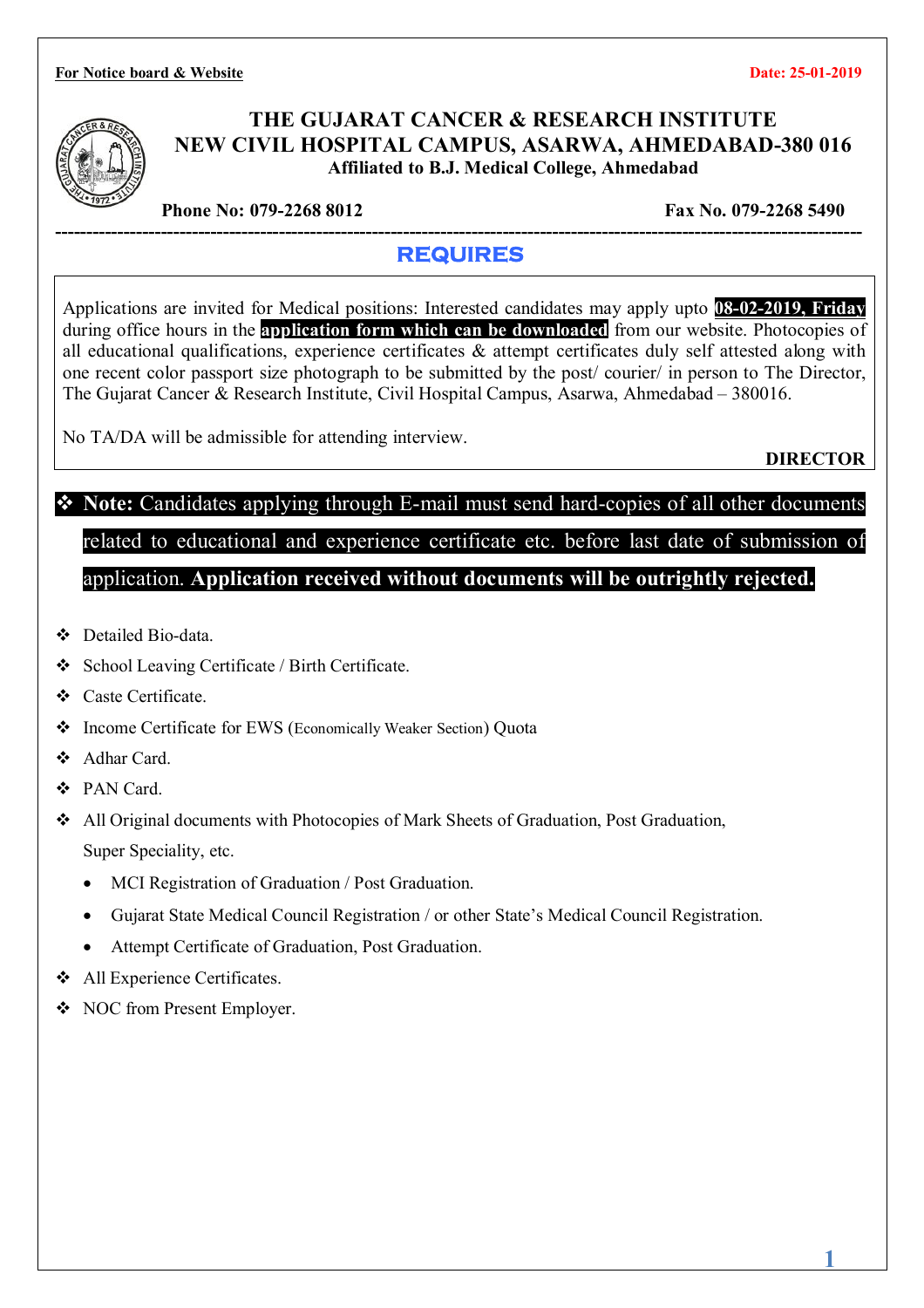### **THE GUJARAT CANCER & RESEARCH INSTITUTE INVITES APPLICATIONS FOR THE FOLLOWING POSTS.**

## **FOR SURAT CANCER CARE & RESEARCH INSTITUTE, SURAT:**

| 1. VISITING CONSULTANT IN SURGICAL ONCOLOGY ----------------------------------- (2- POSTS)   |  |
|----------------------------------------------------------------------------------------------|--|
|                                                                                              |  |
|                                                                                              |  |
| 4. VISITING CONSULTANT IN PALLIATIVE MEDICINE ----------------------------------- (2- POSTS) |  |